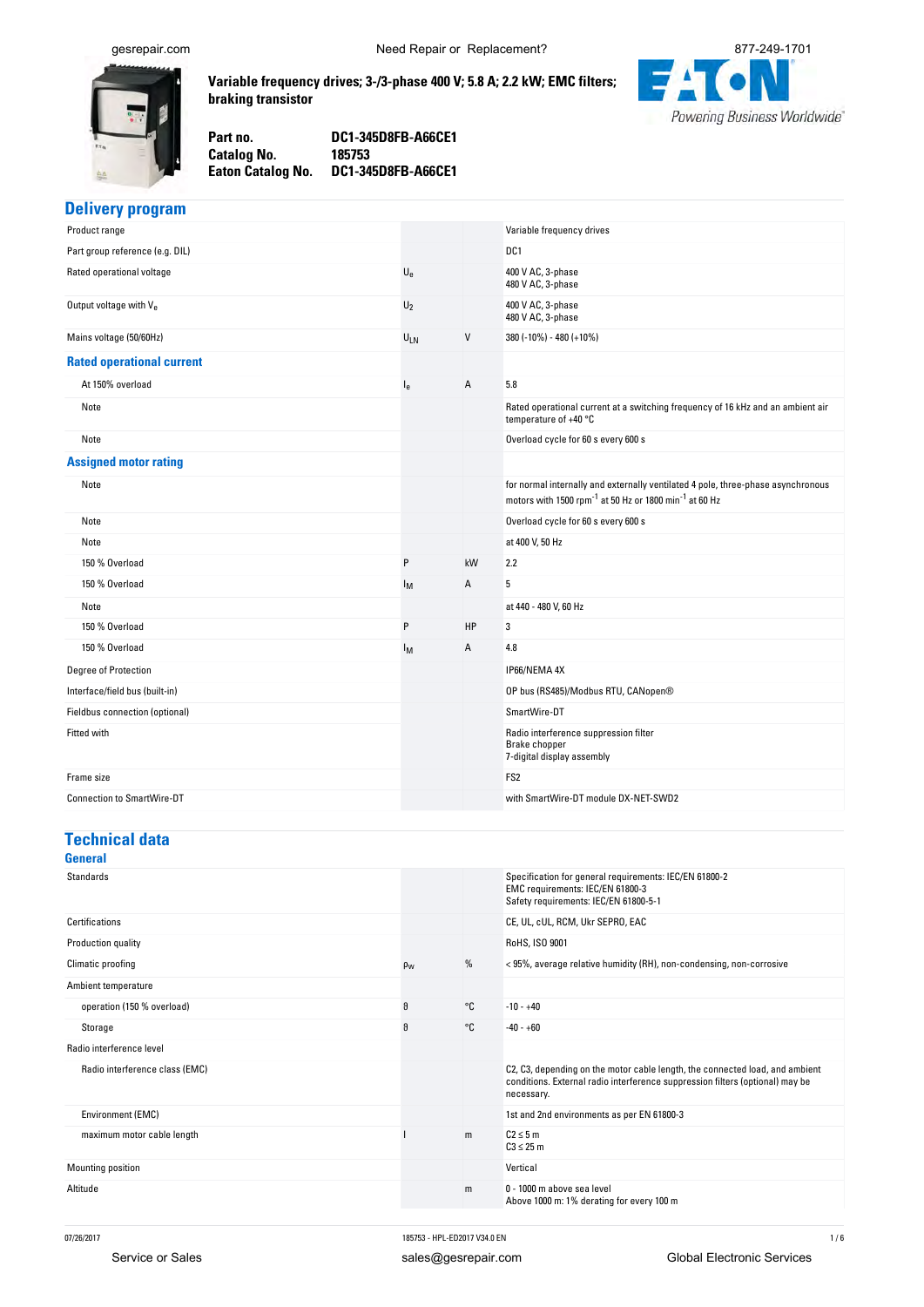|                                                             |                           |      | max. 4000 m                                                                                                                                                        |
|-------------------------------------------------------------|---------------------------|------|--------------------------------------------------------------------------------------------------------------------------------------------------------------------|
| Degree of Protection                                        |                           |      | IP66/NEMA 4X                                                                                                                                                       |
| Protection against direct contact                           |                           |      | BGV A3 (VBG4, finger- and back-of-hand proof)                                                                                                                      |
| <b>Main circuit</b>                                         |                           |      |                                                                                                                                                                    |
| Supply                                                      |                           |      |                                                                                                                                                                    |
| Rated operational voltage                                   | $\mathsf{U}_{\mathsf{e}}$ |      | 400 V AC, 3-phase<br>480 V AC, 3-phase                                                                                                                             |
| Mains voltage (50/60Hz)                                     | ULN                       | V    | $380 (-10\%) - 480 (+10\%)$                                                                                                                                        |
| Input current (150% overload)                               | <b>ILN</b>                | Α    | 7.5                                                                                                                                                                |
| System configuration                                        |                           |      | AC supply systems with earthed center point                                                                                                                        |
| Supply frequency                                            | $f_{LN}$                  | Hz   | 50/60                                                                                                                                                              |
| Frequency range                                             | f <sub>LN</sub>           | Hz   | $48 - 62$                                                                                                                                                          |
| Mains switch-on frequency                                   |                           |      | Maximum of one time every 30 seconds                                                                                                                               |
| Power section                                               |                           |      |                                                                                                                                                                    |
| Function                                                    |                           |      | Frequency inverter with internal DC link and IGBT inverter                                                                                                         |
| Overload current (150% overload)                            | IL.                       | Α    | 8.7                                                                                                                                                                |
| max. starting current (High Overload)                       |                           | %    | 175                                                                                                                                                                |
|                                                             | Ιн                        |      |                                                                                                                                                                    |
| Note about max. starting current                            |                           |      | for 3.75 seconds every 600 seconds                                                                                                                                 |
| Output voltage with $V_{e}$                                 | $U_2$                     |      | 400 V AC, 3-phase<br>480 V AC, 3-phase                                                                                                                             |
| Output Frequency                                            | f <sub>2</sub>            | Hz   | $0 - 50/60$ (max. 500)                                                                                                                                             |
| Switching frequency                                         | f <sub>PWM</sub>          | kHz  | 16<br>adjustable 4 - 32 (audible)                                                                                                                                  |
| <b>Operation Mode</b>                                       |                           |      | U/f control<br>Speed control with slip compensation<br>sensorless vector control (SLV)                                                                             |
| Frequency resolution (setpoint value)                       | Δf                        | Hz   | 0.1                                                                                                                                                                |
| Rated operational current                                   |                           |      |                                                                                                                                                                    |
| At 150% overload                                            | l <sub>e</sub>            | Α    | 5.8                                                                                                                                                                |
| Note                                                        |                           |      | Rated operational current at a switching frequency of 16 kHz and an ambient air<br>temperature of $+40$ °C                                                         |
| Power loss                                                  |                           |      |                                                                                                                                                                    |
| Heat dissipation at rated operational current $I_e = 150\%$ | $P_V$                     | W    | 101.2                                                                                                                                                              |
| Efficiency                                                  | Ч.                        | $\%$ | 95.4                                                                                                                                                               |
| Maximum leakage current to ground (PE) without motor        | <b>IPE</b>                | mA   | 12.6                                                                                                                                                               |
| Fan                                                         |                           |      | $\pmb{0}$                                                                                                                                                          |
|                                                             |                           |      |                                                                                                                                                                    |
| Fitted with                                                 |                           |      | Radio interference suppression filter<br>Brake chopper<br>7-digital display assembly                                                                               |
| Frame size                                                  |                           |      | FS <sub>2</sub>                                                                                                                                                    |
| Motor feeder<br>Note                                        |                           |      | for normal internally and externally ventilated 4 pole, three-phase asynchronous<br>motors with 1500 rpm <sup>-1</sup> at 50 Hz or 1800 min <sup>-1</sup> at 60 Hz |
| Note                                                        |                           |      | Overload cycle for 60 s every 600 s                                                                                                                                |
| Note                                                        |                           |      | at 400 V, 50 Hz                                                                                                                                                    |
| 150 % Overload                                              | P                         | kW   | 2.2                                                                                                                                                                |
| Note                                                        |                           |      | at 440 - 480 V, 60 Hz                                                                                                                                              |
| 150 % Overload                                              | P                         | HP   | 3                                                                                                                                                                  |
| maximum permissible cable length                            |                           | m    | screened: 100                                                                                                                                                      |
|                                                             |                           |      | screened, with motor choke: 200<br>unscreened: 150<br>unscreened, with motor choke: 300                                                                            |
| Apparent power                                              |                           |      |                                                                                                                                                                    |
| Apparent power at rated operation 400 V                     | S                         | kVA  | 4.02                                                                                                                                                               |
| Apparent power at rated operation 480 V                     | S                         | kVA  | 4.82                                                                                                                                                               |
| <b>Braking function</b>                                     |                           |      |                                                                                                                                                                    |
| Standard braking torque                                     |                           |      | max. 30 % MN                                                                                                                                                       |
| DC braking torque                                           |                           |      | adjustable to 100 %                                                                                                                                                |
| Braking torque with external braking resistance             |                           |      | Max. 100% of rated operational current le with external braking resistor                                                                                           |
| minimum external braking resistance                         | $R_{min}$                 | Ω    | 100                                                                                                                                                                |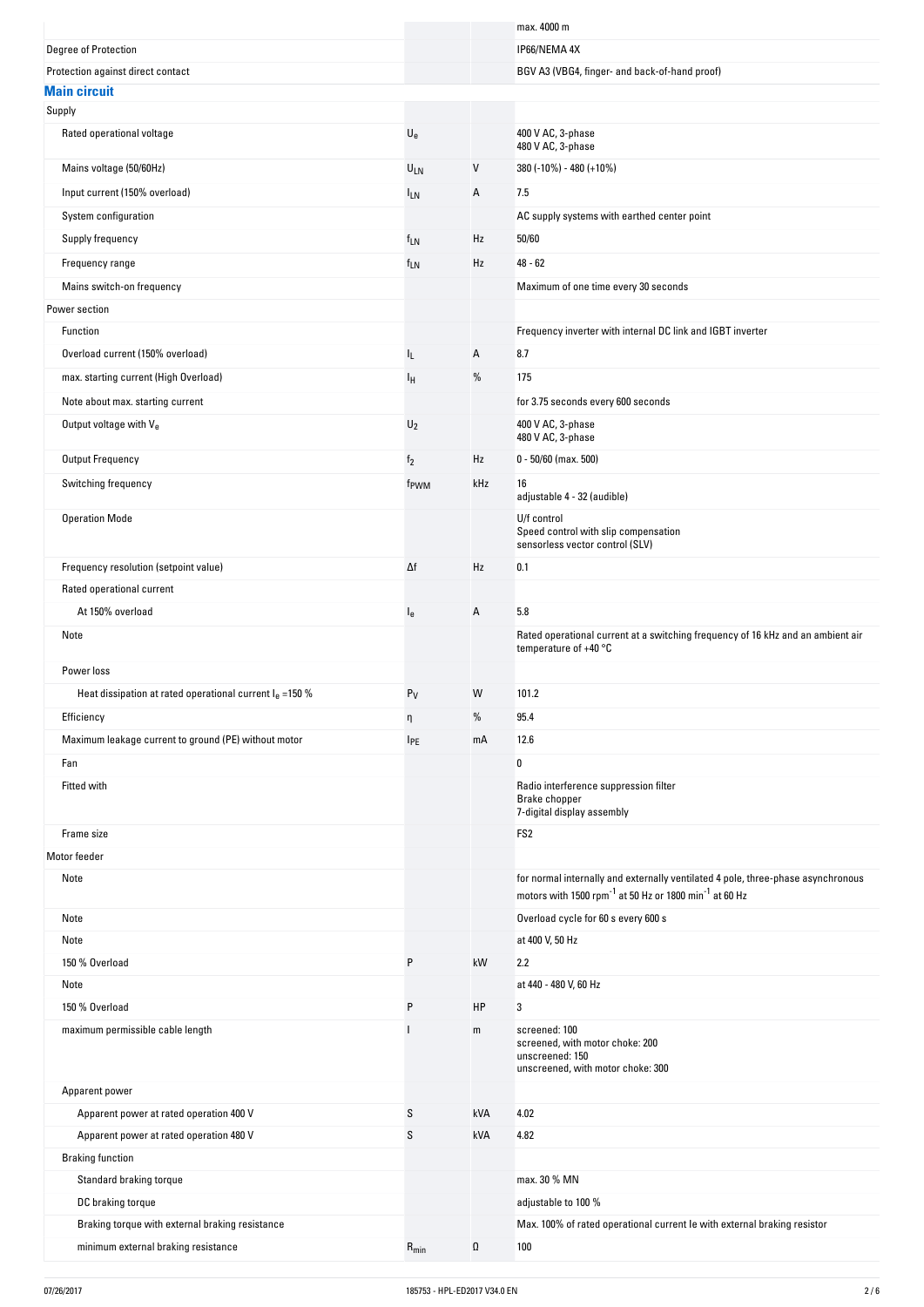| Switch-on threshold for the braking transistor    | $U_{DC}$    | V | 780 V DC                                                      |  |  |
|---------------------------------------------------|-------------|---|---------------------------------------------------------------|--|--|
| <b>Control section</b>                            |             |   |                                                               |  |  |
| Reference voltage                                 | $U_{\rm S}$ | V | 10 V DC (max. 10 mA)                                          |  |  |
| Analog inputs                                     |             |   | 2, parameterizable, 0 - 10 V DC, 0/4 - 20 mA                  |  |  |
| Analog outputs                                    |             |   | 1, parameterizable, 0 - 10 V                                  |  |  |
| Digital inputs                                    |             |   | 4, parameterizable, max. 30 V DC                              |  |  |
| Digital outputs                                   |             |   | 1, parameterizable, 24 V DC                                   |  |  |
| Relay outputs                                     |             |   | 1, parameterizable, N/O, 6 A (250 V, AC-1) / 5 A (30 V, DC-1) |  |  |
| Interface/field bus (built-in)                    |             |   | OP bus (RS485)/Modbus RTU, CANopen®                           |  |  |
| <b>Assigned switching and protective elements</b> |             |   |                                                               |  |  |
| <b>Power Wiring</b>                               |             |   |                                                               |  |  |
| IEC (Type B, gG), 150 %                           |             |   | FAZ-B10/3                                                     |  |  |
| UL (Class CC or J)                                |             | А | 10                                                            |  |  |
| 150 % overload (CT/I <sub>H</sub> , at 50 °C)     |             |   | DX-LN3-010                                                    |  |  |
| Motor feeder                                      |             |   |                                                               |  |  |
| 150 % overload (CT/I <sub>H</sub> , at 50 °C)     |             |   | DX-LM3-008                                                    |  |  |
| 150 % overload (CT/I <sub>H</sub> , at 50 °C)     |             |   | DX-SIN3-010                                                   |  |  |
| 10 % duty factor (DF)                             |             |   | DX-BR100-0K8                                                  |  |  |
| 20 % duty factor (DF)                             |             |   | DX-BR100-1K6                                                  |  |  |
| 40 % duty factor (DF)                             |             |   | DX-BR100-6K2                                                  |  |  |

# **Design-verification-as-per-IEC/EN-61439**

| Technical data for design verification                                                                                    |                   |    |                                                                                                                                     |
|---------------------------------------------------------------------------------------------------------------------------|-------------------|----|-------------------------------------------------------------------------------------------------------------------------------------|
| Rated operational current for specified heat dissipation                                                                  | $I_{n}$           | A  | 9.5                                                                                                                                 |
| Heat dissipation per pole, current-dependent                                                                              | $P_{vid}$         | W  | 0                                                                                                                                   |
| Equipment heat dissipation, current-dependent                                                                             | $P_{\text{vid}}$  | W  | 136                                                                                                                                 |
| Static heat dissipation, non-current-dependent                                                                            | $P_{VS}$          | W  | 0                                                                                                                                   |
| Heat dissipation capacity                                                                                                 | $P_{\text{diss}}$ | W  | 0                                                                                                                                   |
| Operating ambient temperature min.                                                                                        |                   | °C | $-10$                                                                                                                               |
| Operating ambient temperature max.                                                                                        |                   | °C | 40                                                                                                                                  |
| IEC/EN 61439 design verification                                                                                          |                   |    |                                                                                                                                     |
| 10.2 Strength of materials and parts                                                                                      |                   |    |                                                                                                                                     |
| 10.2.2 Corrosion resistance                                                                                               |                   |    | Meets the product standard's requirements.                                                                                          |
| 10.2.3.1 Verification of thermal stability of enclosures                                                                  |                   |    | Meets the product standard's requirements.                                                                                          |
| 10.2.3.2 Verification of resistance of insulating materials to normal heat                                                |                   |    | Meets the product standard's requirements.                                                                                          |
| 10.2.3.3 Verification of resistance of insulating materials to abnormal heat<br>and fire due to internal electric effects |                   |    | Meets the product standard's requirements.                                                                                          |
| 10.2.4 Resistance to ultra-violet (UV) radiation                                                                          |                   |    | Meets the product standard's requirements.                                                                                          |
| 10.2.5 Lifting                                                                                                            |                   |    | Does not apply, since the entire switchgear needs to be evaluated.                                                                  |
| 10.2.6 Mechanical impact                                                                                                  |                   |    | Does not apply, since the entire switchgear needs to be evaluated.                                                                  |
| 10.2.7 Inscriptions                                                                                                       |                   |    | Meets the product standard's requirements.                                                                                          |
| 10.3 Degree of protection of ASSEMBLIES                                                                                   |                   |    | Does not apply, since the entire switchgear needs to be evaluated.                                                                  |
| 10.4 Clearances and creepage distances                                                                                    |                   |    | Meets the product standard's requirements.                                                                                          |
| 10.5 Protection against electric shock                                                                                    |                   |    | Does not apply, since the entire switchgear needs to be evaluated.                                                                  |
| 10.6 Incorporation of switching devices and components                                                                    |                   |    | Does not apply, since the entire switchgear needs to be evaluated.                                                                  |
| 10.7 Internal electrical circuits and connections                                                                         |                   |    | Is the panel builder's responsibility.                                                                                              |
| 10.8 Connections for external conductors                                                                                  |                   |    | Is the panel builder's responsibility.                                                                                              |
| 10.9 Insulation properties                                                                                                |                   |    |                                                                                                                                     |
| 10.9.2 Power-frequency electric strength                                                                                  |                   |    | Is the panel builder's responsibility.                                                                                              |
| 10.9.3 Impulse withstand voltage                                                                                          |                   |    | Is the panel builder's responsibility.                                                                                              |
| 10.9.4 Testing of enclosures made of insulating material                                                                  |                   |    | Is the panel builder's responsibility.                                                                                              |
| 10.10 Temperature rise                                                                                                    |                   |    | The panel builder is responsible for the temperature rise calculation. Eaton will<br>provide heat dissipation data for the devices. |
| 10.11 Short-circuit rating                                                                                                |                   |    | Is the panel builder's responsibility. The specifications for the switchgear must be<br>observed.                                   |
| 10.12 Electromagnetic compatibility                                                                                       |                   |    | Is the panel builder's responsibility. The specifications for the switchgear must be<br>observed.                                   |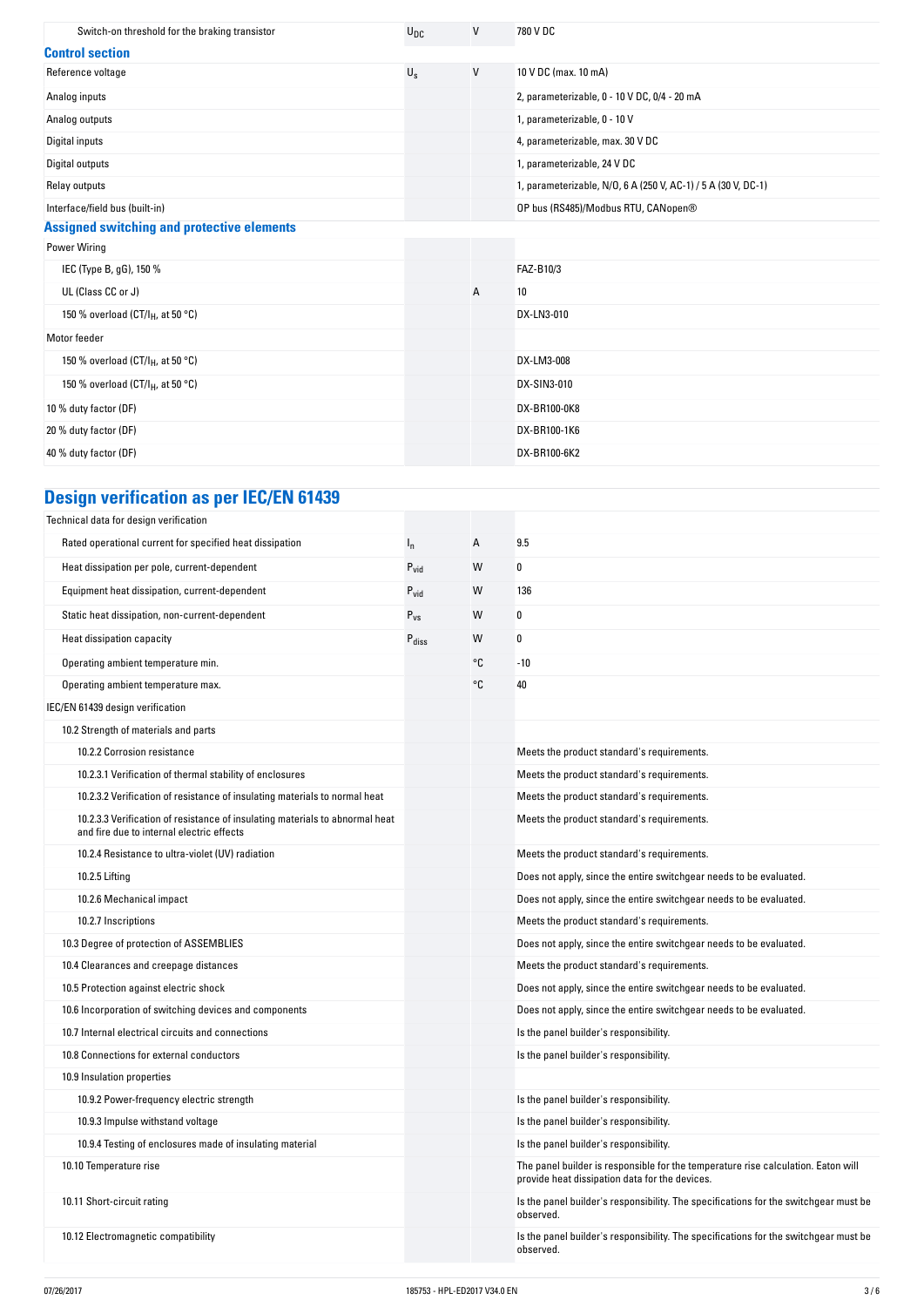10.13 Mechanical function The instruction The device meets the requirements, provided the information in the instruction leaflet (IL) is observed.

## **Technical-data-ETIM-6.0**

Low-voltage industrial components (EG000017) / Frequency converter =< 1 kV (EC001857)

| Electric engineering, automation, process control engineering / Electrical drive / Static frequency converter / Static frequency converter = < 1 kv (ecl@ss8.1-27-02-31-01 [AKE177011]) |  |    |             |
|-----------------------------------------------------------------------------------------------------------------------------------------------------------------------------------------|--|----|-------------|
| Mains voltage                                                                                                                                                                           |  | V  | 380 - 480   |
| Mains frequency                                                                                                                                                                         |  |    | 50/60 Hz    |
| Number of phases input                                                                                                                                                                  |  |    | 3           |
| Number of phases output                                                                                                                                                                 |  |    | 3           |
| Max. output frequency                                                                                                                                                                   |  | Hz | 500         |
| Max. output voltage                                                                                                                                                                     |  | V  | 400         |
| Rated output current I2N                                                                                                                                                                |  | А  | 5.8         |
| Max. output at quadratic load at rated output voltage                                                                                                                                   |  | kW | 2.2         |
| Max. output at linear load at rated output voltage                                                                                                                                      |  | kW | 2.2         |
| With control unit                                                                                                                                                                       |  |    | Yes         |
| Application in industrial area permitted                                                                                                                                                |  |    | Yes         |
| Application in domestic- and commercial area permitted                                                                                                                                  |  |    | Yes         |
| Supporting protocol for TCP/IP                                                                                                                                                          |  |    | No          |
| Supporting protocol for PROFIBUS                                                                                                                                                        |  |    | No          |
| Supporting protocol for CAN                                                                                                                                                             |  |    | Yes         |
| Supporting protocol for INTERBUS                                                                                                                                                        |  |    | No          |
| Supporting protocol for ASI                                                                                                                                                             |  |    | No          |
| Supporting protocol for KNX                                                                                                                                                             |  |    | No          |
| Supporting protocol for MODBUS                                                                                                                                                          |  |    | No          |
| Supporting protocol for Data-Highway                                                                                                                                                    |  |    | No          |
| Supporting protocol for DeviceNet                                                                                                                                                       |  |    | No          |
| Supporting protocol for SUCONET                                                                                                                                                         |  |    | No          |
| Supporting protocol for LON                                                                                                                                                             |  |    | No          |
| Supporting protocol for PROFINET IO                                                                                                                                                     |  |    | No          |
| Supporting protocol for PROFINET CBA                                                                                                                                                    |  |    | No          |
| Supporting protocol for SERCOS                                                                                                                                                          |  |    | No          |
| Supporting protocol for Foundation Fieldbus                                                                                                                                             |  |    | No          |
| Supporting protocol for EtherNet/IP                                                                                                                                                     |  |    | No          |
| Supporting protocol for AS-Interface Safety at Work                                                                                                                                     |  |    | No          |
| Supporting protocol for DeviceNet Safety                                                                                                                                                |  |    | No          |
| Supporting protocol for INTERBUS-Safety                                                                                                                                                 |  |    | No          |
| Supporting protocol for PROFIsafe                                                                                                                                                       |  |    | No          |
| Supporting protocol for SafetyBUS p                                                                                                                                                     |  |    | No          |
|                                                                                                                                                                                         |  |    |             |
| Supporting protocol for other bus systems                                                                                                                                               |  |    | No          |
| Number of HW-interfaces industrial Ethernet                                                                                                                                             |  |    | 0           |
| Number of HW-interfaces PROFINET<br>Number of HW-interfaces RS-232                                                                                                                      |  |    | 0           |
|                                                                                                                                                                                         |  |    | 0           |
| Number of HW-interfaces RS-422                                                                                                                                                          |  |    | $\pmb{0}$   |
| Number of HW-interfaces RS-485                                                                                                                                                          |  |    | 1           |
| Number of HW-interfaces serial TTY                                                                                                                                                      |  |    | 0           |
| Number of HW-interfaces USB                                                                                                                                                             |  |    | 1           |
| Number of HW-interfaces parallel                                                                                                                                                        |  |    | 0           |
| Number of HW-interfaces other                                                                                                                                                           |  |    | 0           |
| With optical interface                                                                                                                                                                  |  |    | No          |
| With PC connection                                                                                                                                                                      |  |    | Yes         |
| Integrated breaking resistance                                                                                                                                                          |  |    | Yes         |
| 4-quadrant operation possible                                                                                                                                                           |  |    | No          |
| Type of converter                                                                                                                                                                       |  |    | U converter |
| Degree of protection (IP)                                                                                                                                                               |  |    | <b>IP66</b> |
| Height                                                                                                                                                                                  |  | mm | 257         |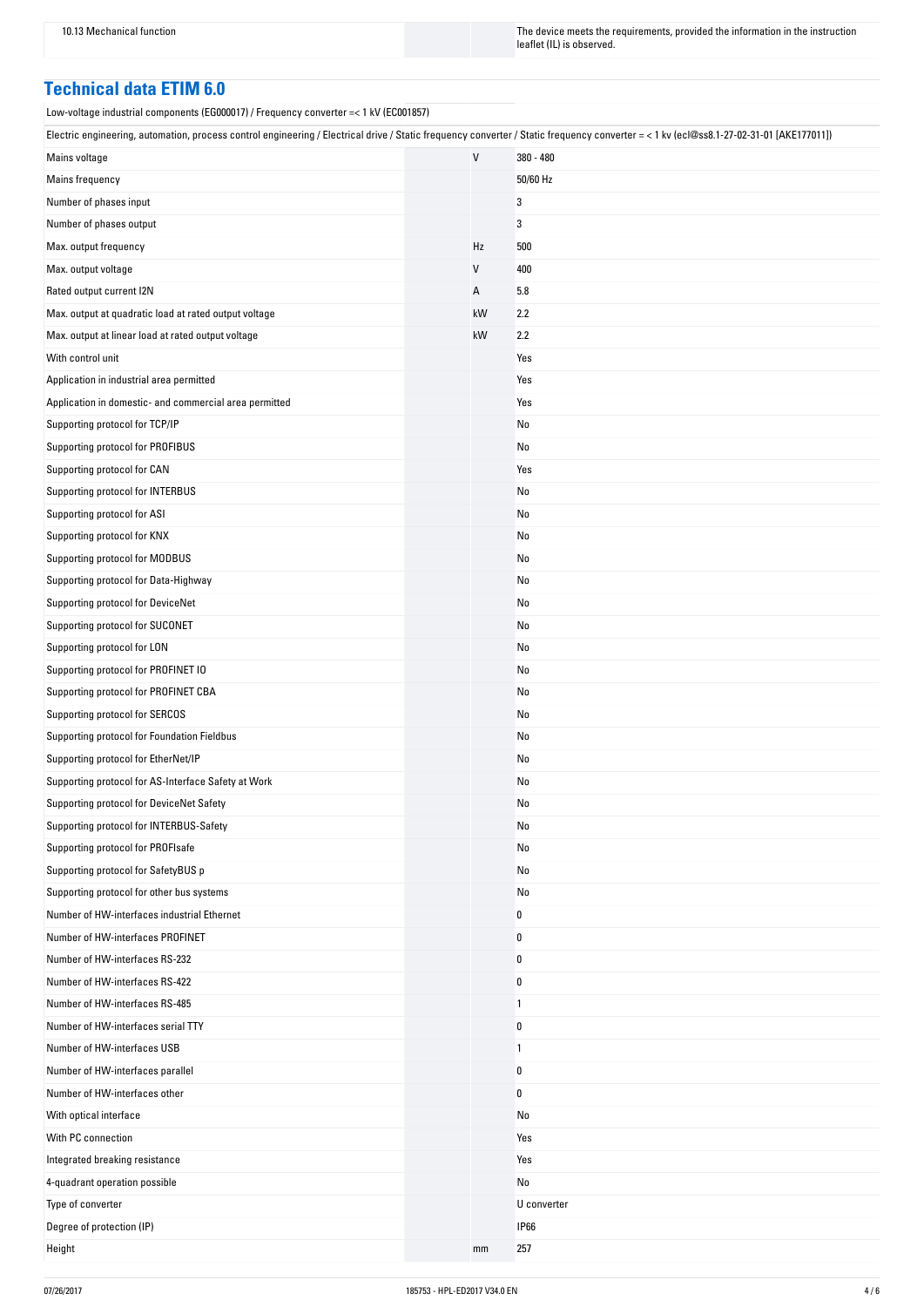| Width                                      | mm | 188 |
|--------------------------------------------|----|-----|
| Depth                                      | mm | 192 |
| Relative symmetric net frequency tolerance | %  | 10  |
| Relative symmetric net current tolerance   | %  | 10  |

#### **Approvals**

| .                                    |                                                                     |
|--------------------------------------|---------------------------------------------------------------------|
| <b>Product Standards</b>             | UL 508C; CSA-C22.2 No. 14; IEC/EN61800-3; IEC/EN61800-5; CE marking |
| UL File No.                          | E172143                                                             |
| UL Category Control No.              | NMMS, NMMS7                                                         |
| CSA File No.                         | UL report applies to both US and Canada                             |
| North America Certification          | UL listed, certified by UL for use in Canada                        |
| Specially designed for North America | No                                                                  |
| Suitable for                         | <b>Branch circuits</b>                                              |
| Max. Voltage Rating                  | 3~480 V AC IEC: TN-S UL/CSA: "Y" (Solidly Grounded Wey)             |
| <b>Degree of Protection</b>          | IEC: IP66                                                           |
|                                      |                                                                     |

## **Dimensions**



# **Additional-product-information-(links)**

**IL04020013Z-DC1-variable-frequency-drive-(FS1---FS3,-IP66)**

| - FS3, IP66)                                       | IL04020013Z DC1 variable frequency drive (FS1 ftp://ftp.moeller.net/DOCUMENTATION/AWA_INSTRUCTIONS/IL04020013Z2016_07.pdf |
|----------------------------------------------------|---------------------------------------------------------------------------------------------------------------------------|
| MN040023 DC1E1 Installation manual                 |                                                                                                                           |
| MN040023 DC1E1 Handbuch Installation -<br>Deutsch  | ftp://ftp.moeller.net/DOCUMENTATION/AWB MANUALS/MN040023 DE.pdf                                                           |
| MN040023 DC1E1 Installation manual -<br>English    | ftp://ftp.moeller.net/DOCUMENTATION/AWB_MANUALS/MN040023_EN.pdf                                                           |
| MN040023 DC1E1 manuale Installazione -<br>italiano | ftp://ftp.moeller.net/DOCUMENTATION/AWB_MANUALS/MN040023_IT.pdf                                                           |
| MN040023 DC1E1 podręcznik instalacji -<br>polski   | ftp://ftp.moeller.net/DOCUMENTATION/AWB_MANUALS/MN040023_PL.pdf                                                           |
| MN040022 DC1E1, Parameters manual                  |                                                                                                                           |
| MN040022 DC1E1, Handbuch Parameter -<br>Deutsch    | ftp://ftp.moeller.net/DOCUMENTATION/AWB MANUALS/MN040022 DE.pdf                                                           |
| MN040022 DC1E1, Parameters manual -<br>English     | ftp://ftp.moeller.net/DOCUMENTATION/AWB_MANUALS/MN040022_EN.pdf                                                           |
| MN040022 DC1E1, manuale Parametri -<br>italiano    | ftp://ftp.moeller.net/DOCUMENTATION/AWB_MANUALS/MN040022_IT.pdf                                                           |
| MN040022 DC1E1, podręcznik parametrów -<br>polski  | ftp://ftp.moeller.net/DOCUMENTATION/AWB_MANUALS/MN040022_PL.pdf                                                           |